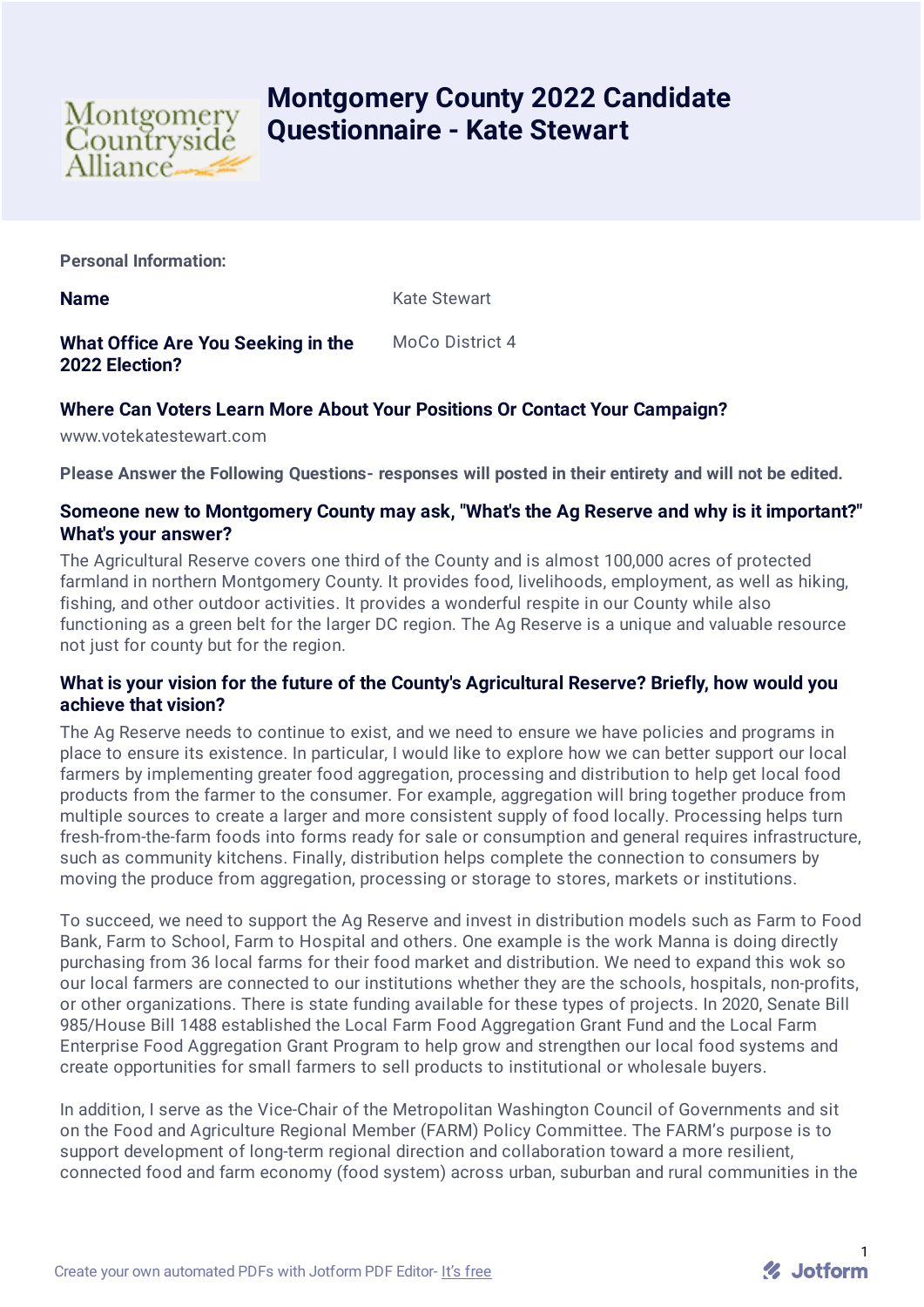metropolitan Washington region. MoCo's Ag Reserve is very much a unique and wonderful asset for the County and the whole region and I look forward to working with folks in the County as well as regionally to support it.

# **What are your priorities regarding stewardship of the County's natural resources (water, forests, open spaces) and parkland?**

Our natural resources should be protected and maintained– we are the stewards of these resources for the generations to come. Mental health and physical health are improved from being able to enjoy forests, green spaces and parkland while also having clean air and water. The resources need to be able to be enjoved by all, and race equity must be a factor as we look to how we are protecting our natural resources and who can access them.

# **What role will you play with regard to ensure that we safeguard our drinking water supply both surface and groundwater?**

Drinking water must be safe. Takoma Park led, and Montgomery County followed, in the effort to reduce lawn pesticides. Similarly, best management practices in stormwater filtering help improve our waterways and reduce erosion. To ensure drinking water is safe, there must be regular testing, treatment and review of security measures. In addition, preserving our tree canopy in places around the county is necessary to help the absorption of stormwater and removal of pollutants.

#### **What are your top priorities to help the County address climate change? What role will the Ag Reserve play?**

We should focus on the areas that provide the biggest greenhouse gas bang for the dollars, while also ensuring equity benefits, and I believe our focus needs to be on reducing and generating:

We need to reduce our energy usage and waste. The main sectoral sources of greenhouse gas emissions are buildings and transportation (each accounting for more than 40% of the County's emissions):

o Focus on existing buildings: Pass regulations and provide resources for implementing building energy performance standards, focused on multifamily and small commercial buildings to help residents who are most vulnerable; tackle how to move forward faster on electrification requirements and incentives for existing buildings.

o Create the infrastructure for zero waste management: Move forward immediately with building our own composting facility(ies) in the County so that we can move beyond the current compost pilot, and upgrade our recycling plant. Both of these actions need to happen quickly so that we can move forward with implementing a plan for zero waste in the County.

o Transportation: Support and move faster on public transit projects, including scaling up of Bus Rapid Transit, and focusing on decarbonizing vehicles through programs that make EVs more widely available and affordable. There is considerable need to integrate transportation planning with equity, housing and land use policy; for example, creating a system of FREE EV microtransit and ride sharing facilities connecting to metro, light rail (purple line), BRT and bus lines would help to solve the "last mile problem" so that all residents of the County have access to an integrated system of public transit.

We need to generate clean energy: We need more concrete plans for more generation of clean energy and increasing the amount of clean sources. Due to advocacy by the County Government, Mayors such as myself, environmental activists and our state delegation, the State has authorized the County to implement a 7-year pilot for Community Choice Energy (which was identified by the CAP as the most important thing that the County can do to cut our carbon emissions), but the Council will need to pass implementing legislation in early 2024 after the Maryland Public Service Commission sets the regulations for CCE (required by December 31, 2023). The County needs to greatly expand its generation of renewable energy, in part to ensure low cost options for clean energy under CCE, and we also need to do more to expand microgrids and community solar. MoCo should be generating more of its own renewable energy with emphasis on generation in the built environment through solar and geothermal generation coupled with battery storage. Generation of renewable energy must be coupled

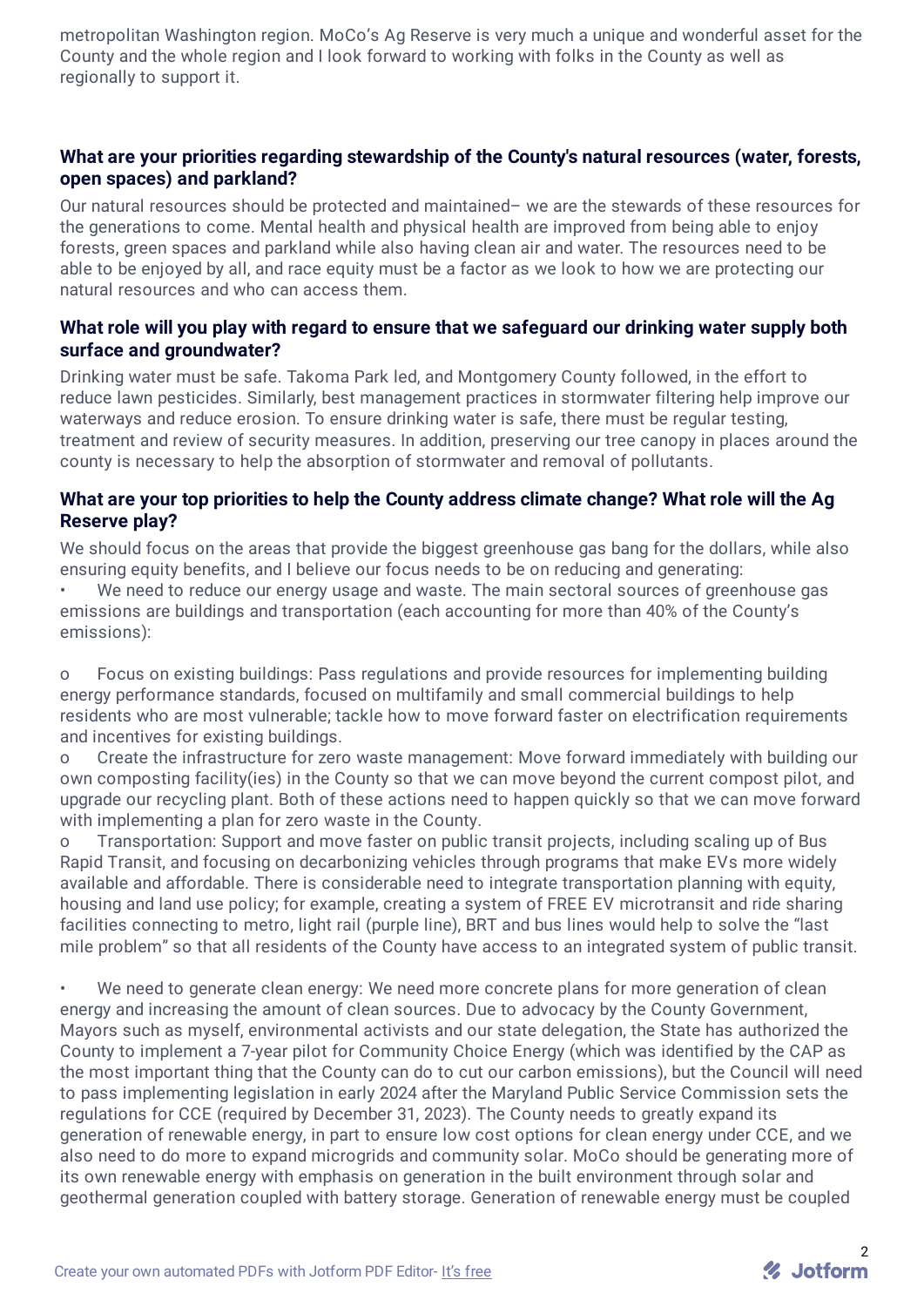with support for energy efficiency such as home weatherization, with emphasis on assistance to low and moderate income residents, and the County needs to take advantage of state and federal funds for energy efficiency, as well as for generation of renewable energy.

The County's Climate Change Workgroup had recommendations for actions to be undertaken within the Ag Reserve and reaffirmed the critical role the Ag Reserve plays in addressing climate change in the County. We are in this together and we need to jointly find the ways to meet the challenge of climate change in Montgomery County.

# **What more can be done to support our local farm businesses and rural communities?**

Supporting local farm businesses and rural communities starts by letting people know that farms and rural communities exist in Montgomery County and the essential role they play in our economy and food systems. As noted earlier, we need to invest in programs that create food aggregation, process and distribution to create a more resilient local food system and support our farmers. Serving on the MWCOG's FARM Committee, I look forward to working not just in the County but regionally to support farms and rural communities.

# **What are your regional transportation priorities? Do you support M83 and an additional Potomac bridge and outer beltway through the Reserve or adjacent rural zones?**

My top priorities are these, and all need to be tackled at once:

- Completion of the Purple Line and the bike and pedestrian connections to it
- MARC rail and BRT routes and related improvements, including the bike and pedestrian connections
- Vision Zero projects on identified high-risk and priority road segments and intersections
- Key basic infrastructure improvements (such as bridge work) that would cause major problems if not addressed in a timely way
- Other key bikeways, pedestrian and transit improvements, particularly in Equity Focus Areas

New roads or added lanes are rarely needed. (That is separate from those very limited areas where some road widening may be important - safety improvements at an intersection, for example – or to accommodate the installation of busways and protected bikeways.) I also do not support M-83 the mid-county highway extension through the Ag Reserve. We need to move away from car-centric investments and look at other transportation options.

#### **How should our County manage its solid waste? What role should incineration, composting and recycling play?**

I support the County setting a food waste goal and implementation plan to divert more waste and reduce waste generation. The first step is to develop a diverse and distributed food waste reduction infrastructure in Montgomery County.

Within the next two to three years, we should build our own composting facility(ies) to do waste conversion and within 5 years have a county-wide curbside compost program (which we already have in Takoma Park). Twenty percent of our waste stream is food. If we have our own site(s) in MoCo we can also bring down the cost of composting for the county and generate money from tip fees (because others regionally would also probably use the site(s)) and from selling the product.

We also need to work with growers, grocers, restaurateurs and consumers to reduce food waste. As we are creating this infrastructure we need to look at the range of sizes of composting and consider locally based composting solutions, such as onsite composting, community projects, and on-farm composting

In Montgomery County as in many parts of America, we have the paradoxical situation of too many residents who are food insecure and too much food waste. We should be doing more to bring together representatives of food-insecure communities with agricultural producers (especially in the agriculture reserve) and grocers and restaurateurs to find creative solutions. Programs such as Manna's

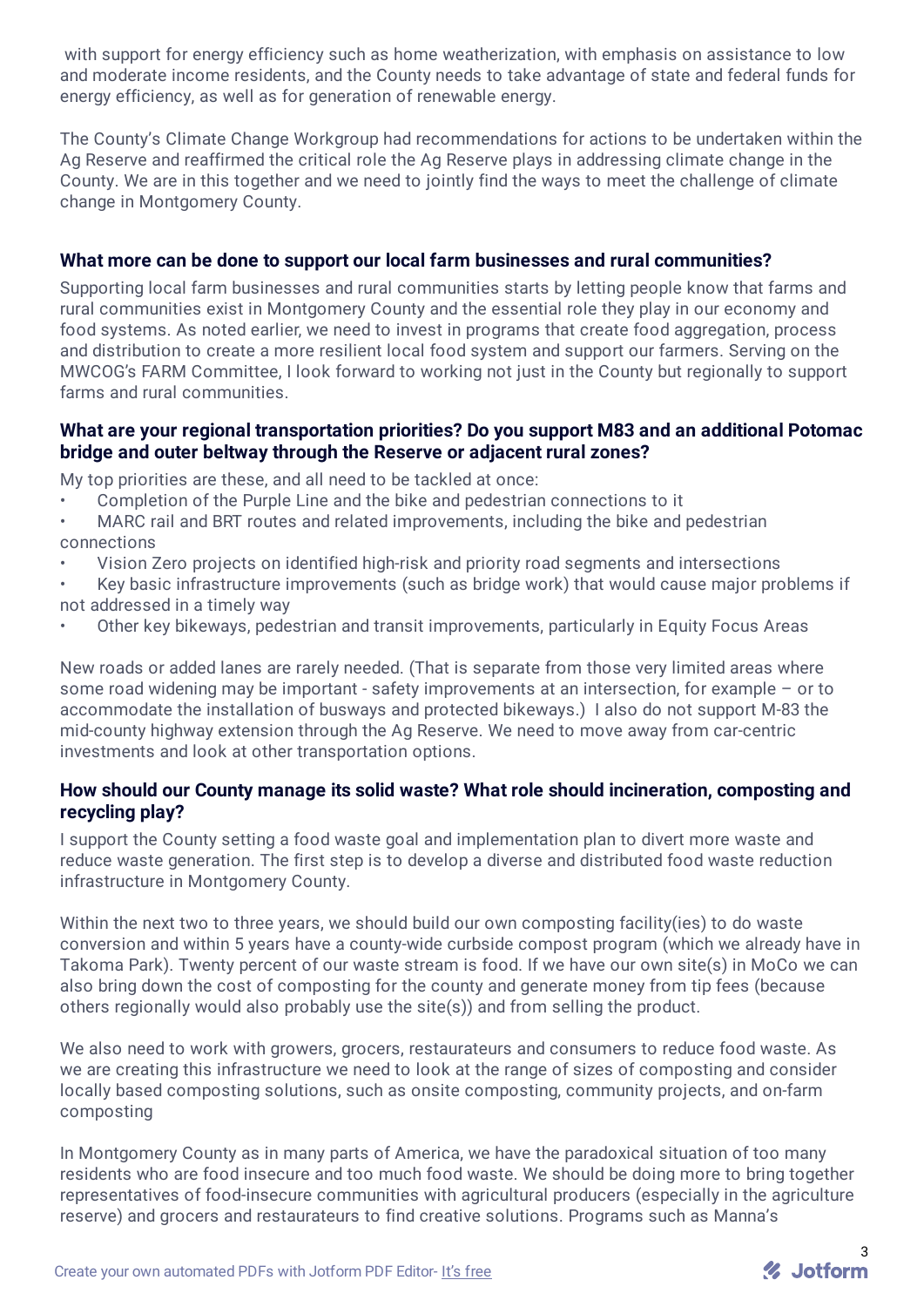ChowMatch program should be supported and expanded.

We also need to upgrade and modernize our recycling facility. I saw the need to modernize firsthand when I toured the current facility. It is over capacity, with 40% of everything we get from curb being sent to Pennsylvania because we can't process it and another 40% that is not recyclable. I believe there is currently an RFP that has been released and we need to make sure this project moves forward as quickly as possible.

Regarding the incinerator, the incinerator is problematic and needs to be closed and that should happen as soon as we are able to identify what we will do with the trash and where it will go. This must be done so we are not dumping our trash in communities that have historically been on the receiving end of other people's trash. The County needs to be ready to transition from the incinerator and close it as soon as possible. Overall, neither incinerators nor landfills are good for our communities. As noted above, we need to put in place more and easier recycling and expand the County's compost pilot. The ultimate answers are reducing consumption and implementing manufacturer buy back provisions and other elements of a circular economy.

In addition to closing the incinerator, we need to work to convince the state legislature to remove incineration from the Renewable Portfolio Standard (RPS). Incineration creates electricity, but not clean electricity, and it should not receive credits like solar and wind energy. My experience working with our state legislature will help to make this happen.

#### **What are your views on the general plan update "Thrive 2050," both the process and the draft now before the Council?**

In the County we have a housing crisis that necessitates us to take action. We need to build more housing, and at the same time, ensure people are not displaced from their homes and have safe stable places to call home. I serve as the Vice-Chair of the Metropolitan Washington Council of Governments Board and I am a strong supporter of the regional targets that MWCOG established and believe we need to do more in the County to implement the targets. There have been many discussions on the County Council regarding Thrive and a number of drafts. I believe the Council is now reviewing and adding additional chapters on stormwater and infrastructure, as well as engaging with a consultant on racial equity considerations. I am supportive of taking action that will help the County move forward with increasing our housing supply but that needs to be done in way that ensures housing is built for a range of income levels and we need to have in place mechanisms to help those who may face displacement.

#### **Do you believe that the way that local government branches, state entities, and the public currently interact can be improved? If so, what steps would you take?**

As a mayor of a City, I know firsthand that the way various governmental branches interact with each other can be improved. This is an ongoing process that can always be improved upon.

My efforts to increase collaboration locally have been highly successful and I have been able to forge strong regional connections through my role as the Vice-Chair of the Board of the Metropolitan Washington Council of Governments. During my time as Mayor I have worked on numerous issues with the county – from COVID-19 response to helping families displaced by tragedy to finding ways the county and City can work together to solve community problems. For example, at the outset of COVID, I helped set up regular calls between mayors across the country and county public health officials so that we could hear real time what was going on and so they could hear from us directly about the problems and concerns of the community. This type of cooperative approach makes all levels of government work better.

I have also worked frequently with state representatives to shape and pass bills that enabled us to make police reforms and provided funds for business impacted by the Purple Line. Again, by coordinating efforts across local and state entities and working cooperatively to solve problems, we can make government more efficient and more effective at meeting the needs of our residents.